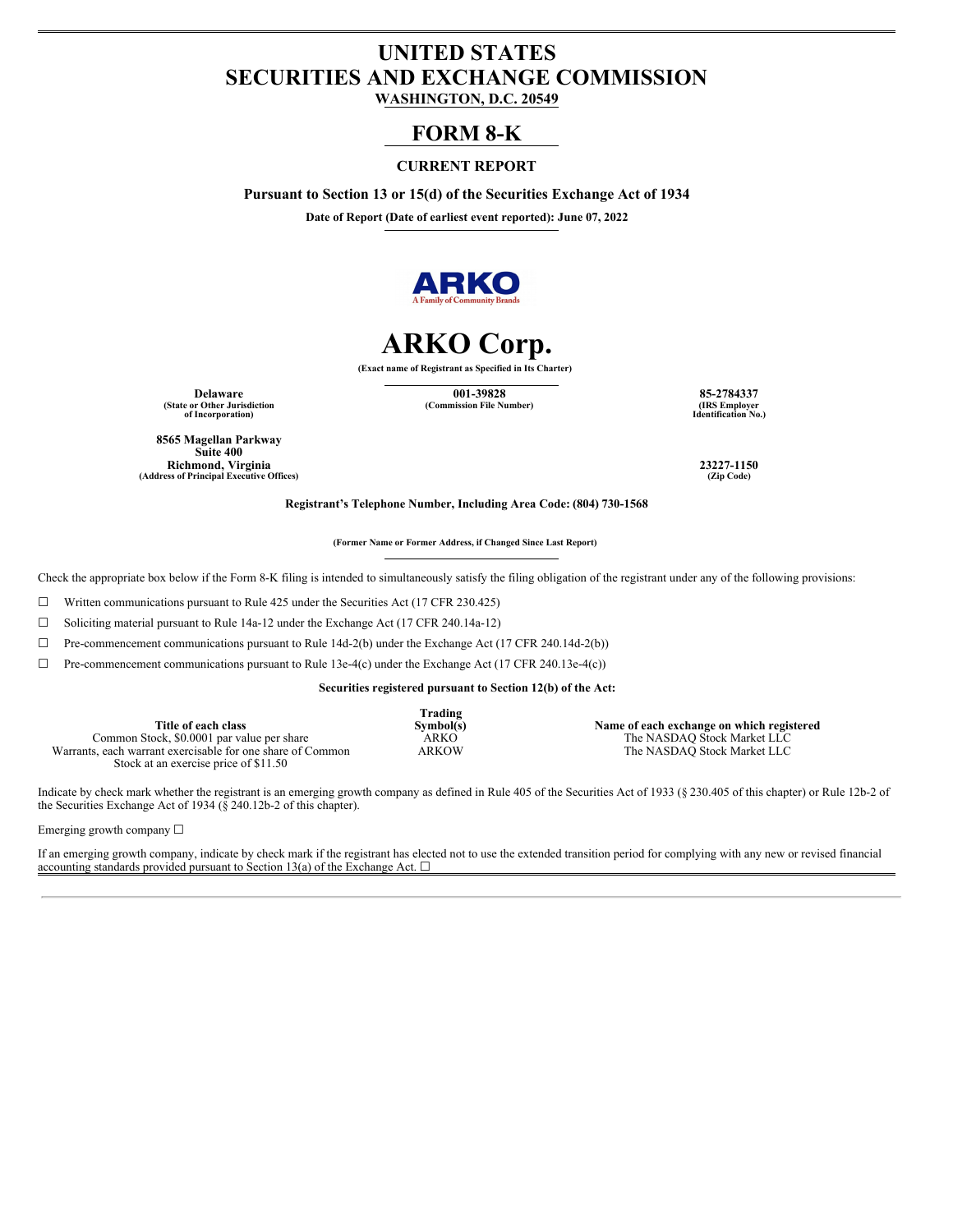#### **Item 5.07 Submission of Matters to a Vote of Security Holders.**

ARKO Corp., a Delaware corporation (the "Company"), held its 2022 Annual Meeting of Stockholders on June 7, 2022 (the "Annual Meeting"). The final voting results for the proposals submitted to a vote of the Company's stockholders at the Annual Meeting are as follows:

Proposal 1: Election of three Class II directors to the Board of Directors of the Company for three-year terms to hold office until the Company's 2025 Annual Meeting of Stockholders or until their respective successors are elected and qualified:

| Votes      | Votes      | <b>Broker</b> |
|------------|------------|---------------|
| For        | Withheld   | Non-Votes     |
| 86.152.669 | 9,148,631  | 1.982.111     |
| 84.850.384 | 10.450.916 | .982.111      |
| 91.759.325 | 3,541,975  | 1.982.111     |
|            |            |               |

Proposal 2: Approval of a non-binding advisory resolution approving the compensation of the Company's named executive officers as disclosed in the Company's 2022 Proxy Statement for the Annual Meeting:

| otes/<br>. | v otes    |             | Broker    |
|------------|-----------|-------------|-----------|
| F01        | Against   | Abstentions | Non-Votes |
| 89,682,476 | 5.066.298 | 552,526     | 1.982.11  |

Proposal 3: Approval of the amendment to the Company's Amended and Restated Certificate of Incorporation to eliminate the classification of the Company's Board of Directors:

| √otes      | Votes   |             | <b>Broker</b> |
|------------|---------|-------------|---------------|
| For        | Against | Abstentions | Non-Votes     |
| 95,295,833 | 4,267   | 1,200       | 1.982.111     |

Proposal 4: Ratification of the appointment of Grant Thornton, LLP as the Company's independent registered public accounting firm for the 2022 fiscal year:

| $\mathbf{v}$<br>√otes | T<br>√otes              |             | Broker    |
|-----------------------|-------------------------|-------------|-----------|
| For                   | Against                 | Abstentions | Non-Votes |
| 97,226,433            | $\mathcal{L}$<br>56,324 | 654         | $-$       |

No other matters were considered or voted upon at the Annual Meeting.